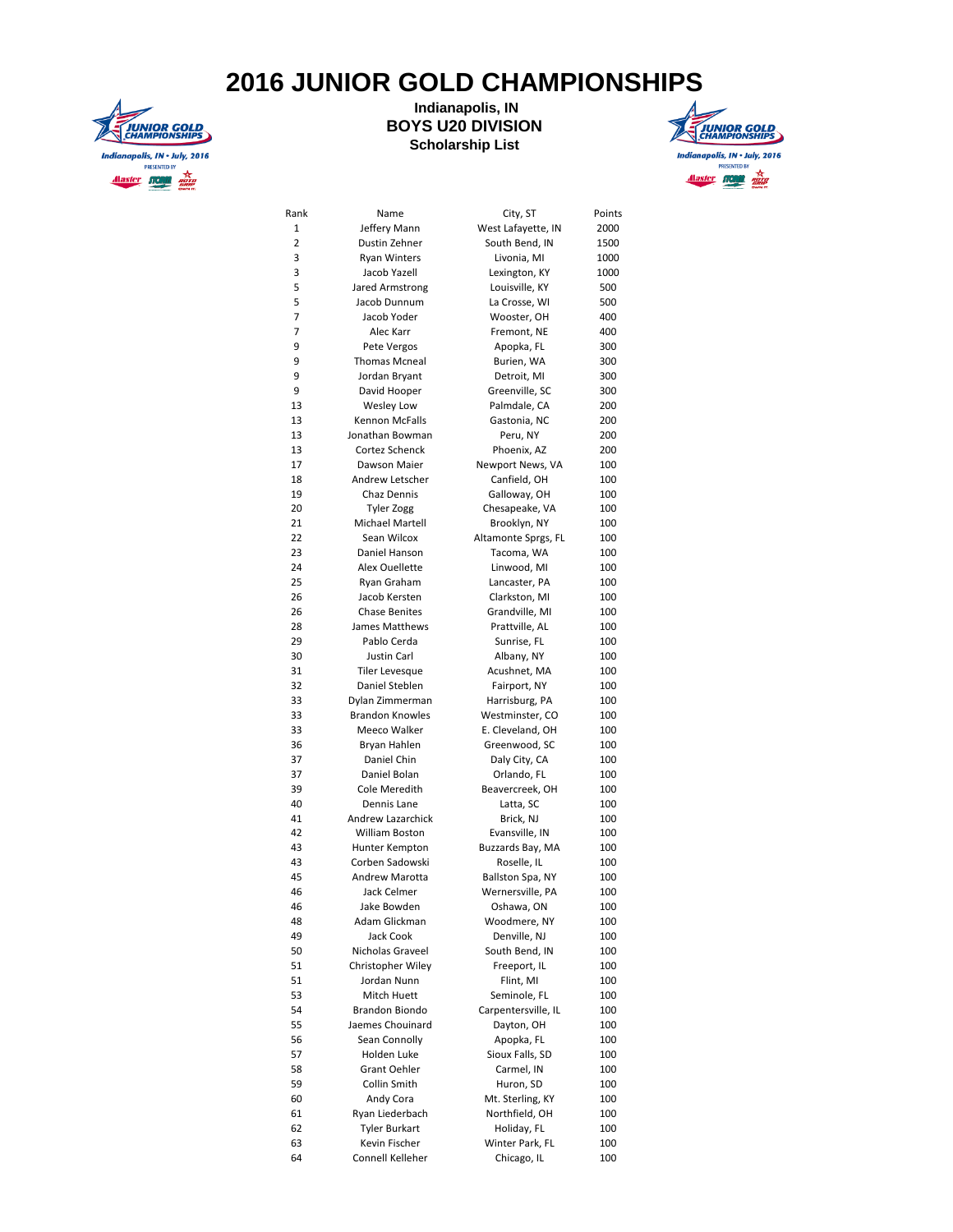| 65         | Joshua Pate                          | Inver Grove Heights, MN      | 70       |
|------------|--------------------------------------|------------------------------|----------|
| 65         | <b>Michael McCubbins</b>             | Louisville, KY               | 70       |
| 67         | Kyle Johnson                         | Cocoa, FL                    | 70       |
| 67         | Collin Day                           | Loves Park, IL               | 70       |
| 67         | Jarrett DeFalco                      | Leesburg, VA                 | 70       |
| 70         | Nicholas Campanelli                  | Linden, NJ                   | 70       |
| 70         | Jeromey Hodsdon                      | Sauk City, WI                | 70       |
| 72         | <b>Thomas Gunter</b>                 | Baltimore, MD                | 70       |
| 73         | <b>Gregory Tack</b>                  | Port Murray, NJ              | 70       |
| 74         | Christian Francis                    | Baltimore, MD                | 70       |
| 75         | Andrew Kopec                         | Auburn, NY                   | 70       |
| 75         | Michael Ruben                        | Selden, NY                   | 70       |
| 75         | William McGaffin                     | Amsterdam, NY                | 70       |
| 78         | <b>Conner Kolessides</b>             | Great Falls, VA              | 70       |
| 79         | Benjamin Estes                       | Statesville, NC              | 70       |
| 80         | Antonio Izquierdo                    | Juana Diaz, PR               | 70       |
| 81         | <b>Tyler Rinehart</b>                | Virginia Beach, VA           | 70       |
| 82         | Shane Barthlow                       | Chesterfield, MI             | 70       |
| 83         | Christopher DiPaola                  | Somerset, NJ                 | 70       |
| 83         | Jordan Dawkins                       | Cibolo, TX                   | 70       |
| 85         | Joshua Rondino                       | Lilburn, GA                  | 70       |
| 86         | <b>Tyler Lewis</b>                   | Ponchatoula, LA              | 70       |
| 87         | <b>Eric Blessing</b>                 | Indianapolis, IN             | 70       |
| 88         | Kyle Zagar                           | Kenosha, WI                  | 70       |
| 89         | Zachary Singer                       | Buffalo Grove, IL            | 70       |
| 90         | Austin Kappel                        | Ringle, WI                   | 70       |
| 91         | Tom Hankey                           | Great Barrington, MA         | 70       |
| 92         | Joseph Grondin                       | San Pedro, CA                | 70       |
| 93         | Michael McKee                        | Springfield, OH              | 70       |
| 93         | <b>Kyle Andrews</b>                  | Oceanside, CA                | 70       |
| 95         | Kyle Stram                           | Grand Rapids, MN             | 70       |
| 96         | Alexander Aguirre                    | Tracy, CA                    | 70       |
| 96         | Anthony Veney                        | Columbia, SC                 | 70       |
| 98         | <b>Welby Spanton</b>                 | Carmichael, CA               | 70       |
| 99         | Kristopher Yadao                     | Pearl City, HI               | 70       |
| 100        | Brent Boho                           | Colgate, WI                  | 70       |
| 101        | Raymond Repaci                       | Altamonte Springs, FL        | 70       |
| 102        | Aaron Yuratovich                     | Olathe, KS                   | 70       |
| 103        | Kaan Kurt                            | Leland, NC                   | 70       |
| 103        | Joe Gerencser                        | Henderson, NV                | 70       |
| 103        | Michael Dertz                        | Tinley Park, IL              | 70       |
| 106        | Paul Brendan Schink                  | Dravosburg, PA               | 70       |
| 107        | Micah Mccracken                      | Keller, TX                   | 70       |
| 107        | Jared Shaner                         | Ford City, PA                | 70       |
| 109        | Peyton Smith                         | Loganville, GA               | 70       |
| 110        | <b>Austin Bertrand</b>               | Prairieville, LA             | 70       |
| 111        | Gordon Granger                       | Richmond, VA                 | 70       |
| 111        | Anthony Naujokas                     | Lake Ronkonkoma, NY          | 70       |
| 113        | Zach Mitchell                        | Farmington, MN               | 70       |
| 114        | Jacob Hubbs                          | Romeoville, IL               | 70       |
| 115        | Chris Stichter                       | Leesburg, IN                 | 70       |
| 116        | <b>Billy Foertsch</b>                | Chicago, IL                  | 70       |
| 117        | Adam Zimmerman                       | Deer Park, NY                | 70       |
| 118        | Anthony Allen                        | Webster, NY                  | 70       |
| 119        | Ryan Kendall                         | Pelham, AL                   | 70       |
| 120        | Cerell Cardines                      | Las Vegas, NV                | 70       |
| 121        | Alex Lankford                        | Wichita, KS                  | 70       |
| 122        | Nathan Mercer                        | Topeka, KS                   | 70       |
| 123        | Tyler Miller                         | Wapakoneta, OH               | 70       |
| 124        | John Slavich                         | Roselle, IL                  | 70       |
| 125        | Andrew Orf                           | Shiloh, IL                   | 70       |
| 126        | Jamison Peyton                       | Las Vegas, NV                | 70       |
| 126        | Dylan Dobran                         | Centerville, OH              | 70       |
| 128        | Christopher Trotta<br>Drew Esposito  | Shirley, NY<br>Selden, NY    | 70<br>70 |
| 128        | Tyler Britt                          | Florence, SC                 | 70       |
| 130        |                                      |                              |          |
| 131        | Matt Lyons                           | Mantua, OH                   | 70       |
| 131        | Tyler Lowenstein                     | Penfield, NY                 | 70       |
| 131        | Bobby Ramsey<br><b>David Daniels</b> | Holtsville, NY               | 70       |
| 134<br>135 | Nathan Pembrook                      | Sebring, FL<br>Rochester, NY | 70<br>70 |
| 136        | <b>Brandon Dubuc</b>                 | Auburn, ME                   | 70       |
|            | Noah Tom                             | San Ramon, CA                | 70       |
| 137<br>138 | Calvin Akers                         | South Beloit, IL             | 70       |
|            |                                      |                              |          |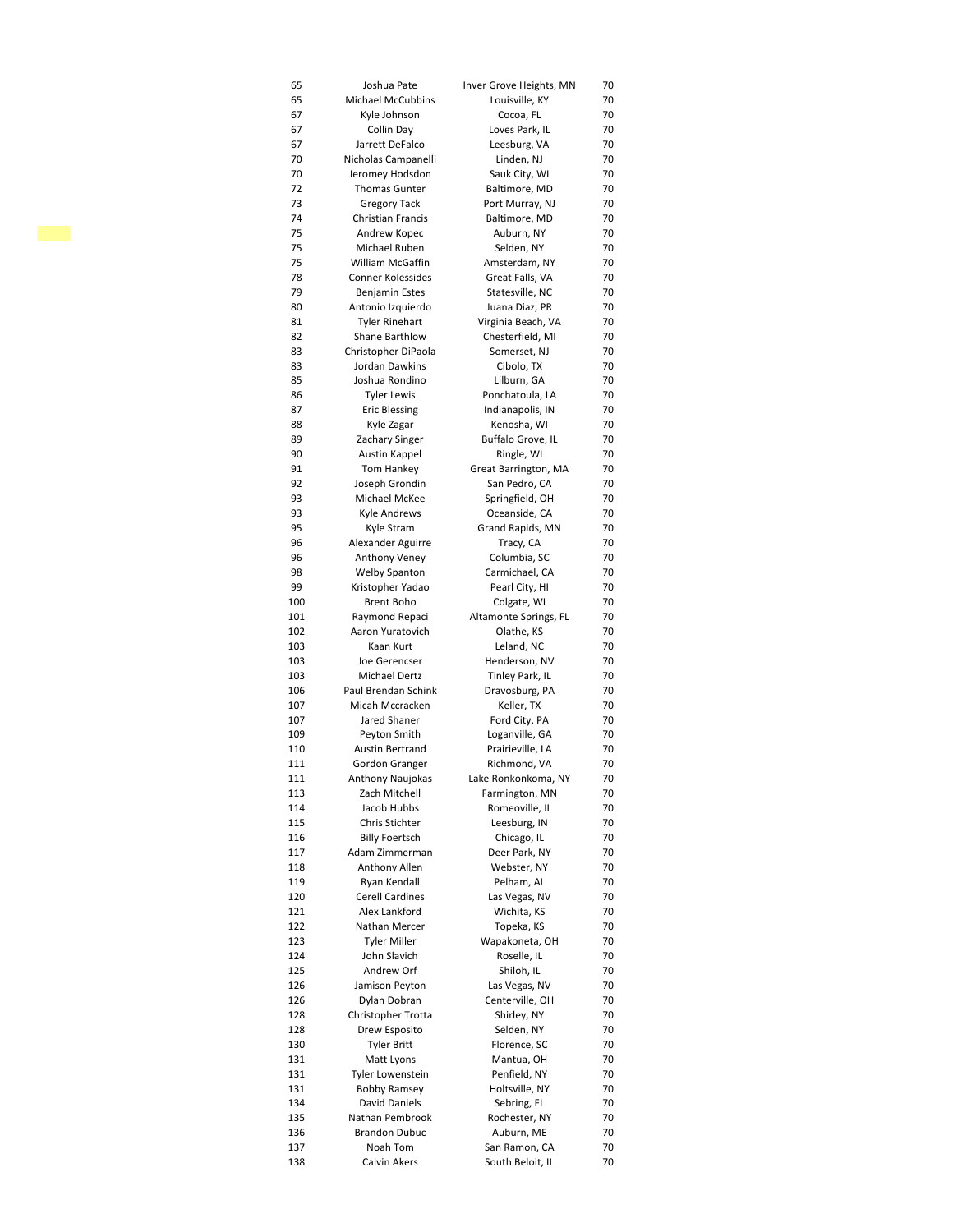| 139        | Andrew Bourgeois                               | Blossvale, NY                         | 70       |
|------------|------------------------------------------------|---------------------------------------|----------|
| 140        | Jonathan Colbaugh                              | Culleoka, TN                          | 70       |
| 141        | Nicholas Azumi                                 | Waipahu, HI                           | 70       |
| 141        | <b>Alfred Oliveira</b>                         | Rocklin, CA                           | 70       |
| 143        | Chase Kaufman                                  | Swartz Creek, MI                      | 70       |
| 144        | Aaron Althoff                                  | North Plains, OR                      | 70       |
| 144        | <b>Walter Tomlin</b>                           | Ranson, WV                            | 70       |
| 146        | Kyle McGrath                                   | Davison, MI                           | 70       |
| 147        | Stephen Major                                  | Brockton, MA                          | 70       |
| 147        | <b>Tyler Klinepier</b>                         | Inver Grove Heights, MN<br>Racine, WI | 70<br>70 |
| 149<br>150 | Zach Vasey<br>William Hibbard                  | Mukwonago, WI                         | 70       |
| 151        | <b>Manuel Sanchez</b>                          | Chicago, IL                           | 70       |
| 152        | <b>Matthew Mills</b>                           | Chuluota, FL                          | 70       |
| 152        | Nicholas Howard                                | St. Petersburg, FL                    | 70       |
| 152        | Kasey Sullivan                                 | Cumberland, MD                        | 70       |
| 155        | Jacob Dupre                                    | Houma, LA                             | 70       |
| 156        | Ben Hardin                                     | Tampa, FL                             | 70       |
| 157        | <b>Scott Hill</b>                              | Taylorville, IL                       | 70       |
| 158        | Johnathan Adams                                | Arnold, MO                            | 70       |
| 159        | <b>Tyler Kurcz</b>                             | Hanover Park, IL                      | 70       |
| 160        | Alec Boyhtari                                  | Duluth, MN                            | 70       |
| 161        | Alex Glinski                                   | Linfield, PA                          | 70       |
| 162        | <b>Briton Helton</b>                           | Charleston, TN                        | 70       |
| 163        | <b>Benjy Mailloux</b>                          | Bloomington, IL                       | 70       |
| 164        | Andy Campbell                                  | Fort Thomas, KY                       | 70       |
| 164        | Ryan Kajihiro                                  | Waipahu, HI                           | 70       |
| 166        | <b>Kenneth Merrick</b><br><b>Maxwell Roers</b> | Port Saint Lucie, FL                  | 70       |
| 167<br>168 | Logan Kemp                                     | Maple Grove, MN<br>Brandon, FL        | 70<br>70 |
| 169        | Anthony M Dodge                                | North Bend, NE                        | 70       |
| 170        | Nick Postag                                    | Santa Clara, CA                       | 70       |
| 171        | <b>Briley Haugh</b>                            | Faribault, MN                         | 70       |
| 172        | <b>Tyler Trombetta</b>                         | Highland, IN                          | 70       |
| 173        | Nicholas Squires                               | Pendleton, IN                         | 70       |
| 174        | Austin Schomig                                 | Chanahan, IL                          | 70       |
| 175        | Kagen Schroyer                                 | Temperance, MI                        | 70       |
| 176        | Dylan Byars                                    | Satellite Beach, FL                   | 70       |
| 177        | Nicholas Sommer                                | Roscoe, IL                            | 70       |
| 178        | Kevin Nelson                                   | Bridgeville, PA                       | 70       |
| 178        | EJ Baradas                                     | Roseville, CA                         | 70       |
| 180        | Brennan Haugh                                  | Faribault, MN                         | 70       |
| 181        | Andrew Olson                                   | Sun Prairie, WI                       | 70       |
| 182<br>183 | Joshua Schneider<br>Dave Callahan              | Fond Du Lac, WI<br>Levittown, PA      | 70<br>70 |
| 184        | Elijah Rayman                                  | Albert Lea, MN                        | 70       |
| 185        | <b>Blake Buffaloe</b>                          | Raleigh, NC                           | 70       |
| 186        | Nathan Theune                                  | Sheboygan, WI                         | 70       |
| 187        | Tyler Gromlovits                               | Junction City, KS                     | 70       |
| 188        | David Zweiban                                  | Manassas, VA                          | 70       |
| 189        | Jordan Henson                                  | Indianapolis, IN                      | 70       |
| 190        | <b>Brady Edwards</b>                           | Lithia, FL                            | 70       |
| 191        | Anthony Schanen                                | Glendale, CA                          | 70       |
| 192        | <b>Terry Salvant III</b>                       | Memphis, TN                           | 70       |
| 193        | Jonathan Kleer                                 | Crescent, PA                          | 70       |
| 194        | <b>Tyler Kelley</b>                            | Pocatello, ID                         | 70       |
| 195        | Anthony Swenson                                | Worcester, MA                         | 50       |
| 195        | David Eggert                                   | New Lenox, IL                         | 50       |
| 197        | Shawn Gibson                                   | Princeton, IN                         | 50       |
| 198        | Matthew Gibney                                 | Keansburg, NJ                         | 50       |
| 198        | Jacob Freand                                   | Jerseyville, IL<br>Perry Hall, MD     | 50       |
| 198<br>201 | Tristan Leyen<br>Noah Prima                    | Hammond, LA                           | 50<br>50 |
| 201        | Joshua Krueger                                 | Green Bay, WI                         | 50       |
| 201        | Andrew Lissik                                  | Columbia, MD                          | 50       |
| 204        | Gavin Sum                                      | Markham, ON                           | 50       |
| 205        | Hunter Schlegel                                | Dayton, OH                            | 50       |
| 206        | Josh Brown                                     | Wichita, KS                           | 50       |
| 207        | Gage Stelling                                  | Apopka, FL                            | 50       |
| 207        | Jakob Sisk                                     | Rossville, IN                         | 50       |
| 207        | Teagan Smale                                   | Boulder City, NV                      | 50       |
| 210        | Robbie McKinnon                                | Birch Run, MI                         | 50       |
| 211        | Livio Bolzon                                   | Chicago, IL                           | 50       |
| 211        | Caleb Demel                                    | Salina, KS                            | 50       |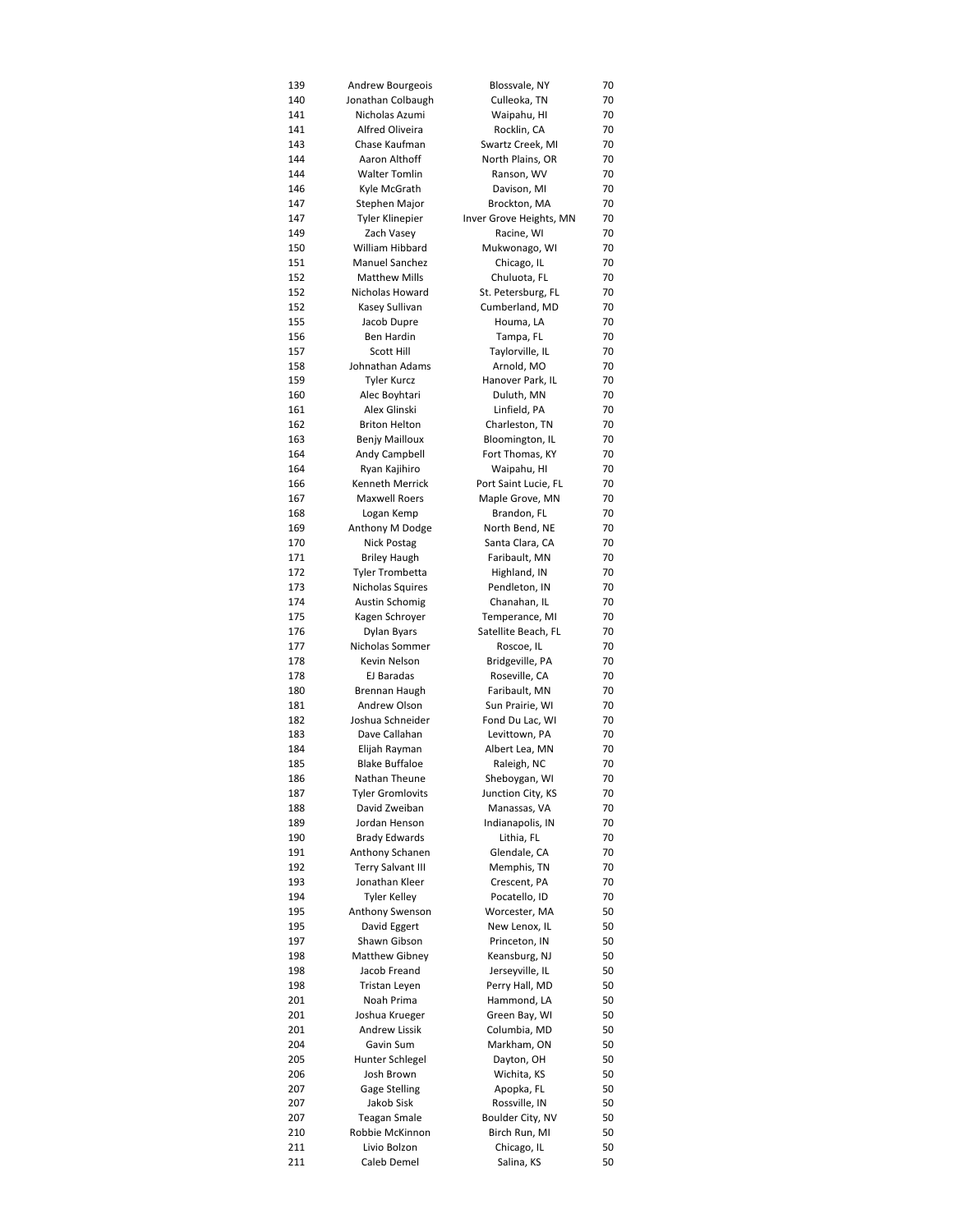| 213 | Collin Walsh          | Columbia, MO      | 50  |
|-----|-----------------------|-------------------|-----|
| 213 | Cameron Wong          | Brooklyn, NY      | 50  |
| 215 | Jorge R Rodriguez     | Yauco, PR         | 50  |
| 215 | <b>Matthew Brauch</b> | Lincoln, NE       | 50  |
| 215 | lan Draughon          | Broken Arrow, OK  | 50  |
| 215 | <b>Tyler Gray</b>     | Winchester, VA    | 50  |
| 215 | Jacob Mullen          | Bellingham, WA    | 50  |
| 220 | Kyle Lewis            | Lansing, MI       | 50  |
| 220 | Joey Placious         | Ontario, NY       | 50  |
| 220 | David Northouse       | Byron Center, MI  | 50  |
|     | High Qualfier         | <b>Wesley Low</b> | 100 |
|     | 2nd Qual              | Pete Vergos       | 50  |
|     | Dahms                 | Jordan Dawkins    | 100 |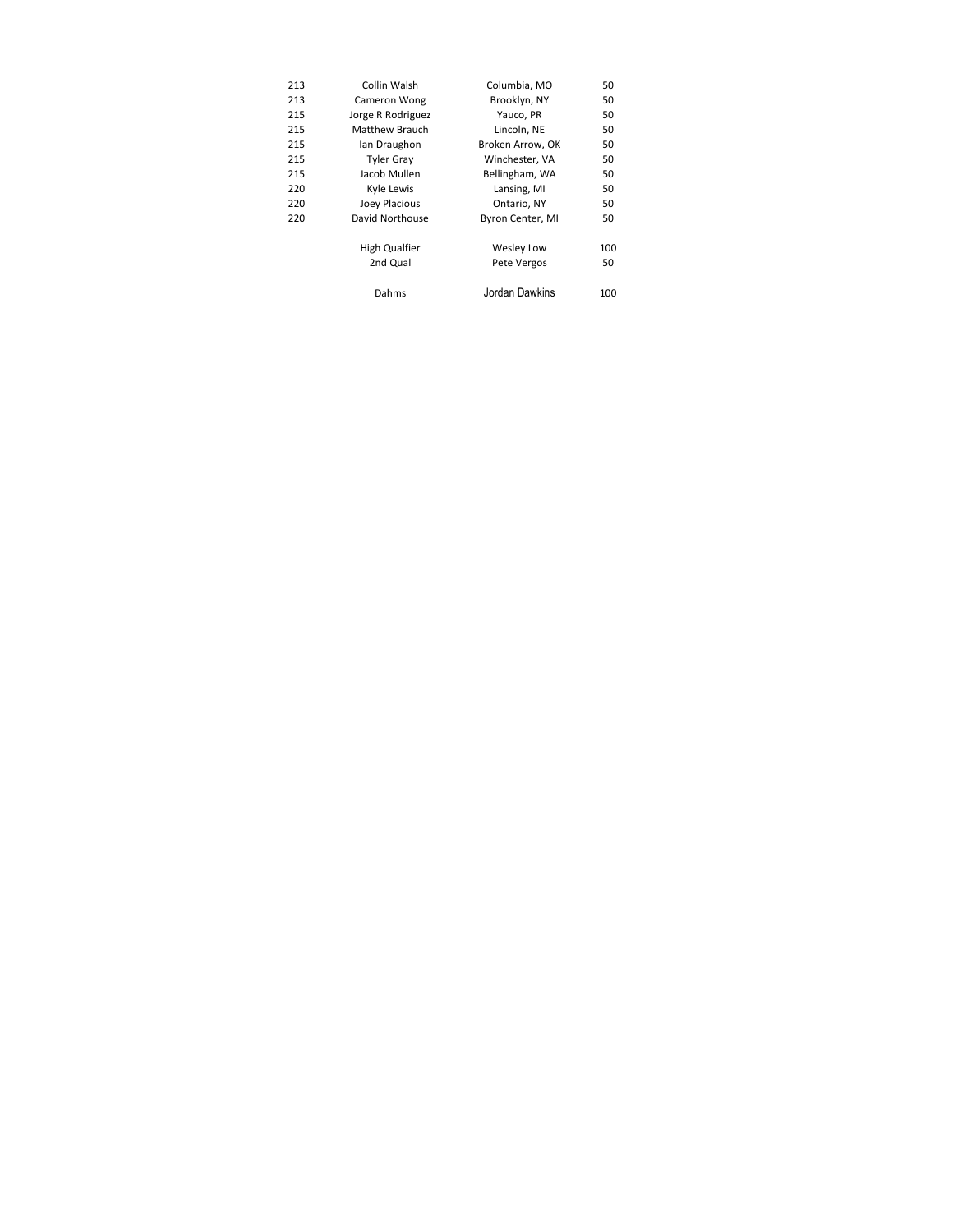## **2016 JUNIOR GOLD CHAMPIONSHIPS**



## **Indianapolis, IN GIRLS U20 DIVISION Scholarship List**



| Rank     | Name                          |                                                                                                                                                                                                                                                                                                                                                                                                                                                                                                                                                                                                                                                                                                                                                                                                                                                                                                                                                                                                                                                           | Points     |
|----------|-------------------------------|-----------------------------------------------------------------------------------------------------------------------------------------------------------------------------------------------------------------------------------------------------------------------------------------------------------------------------------------------------------------------------------------------------------------------------------------------------------------------------------------------------------------------------------------------------------------------------------------------------------------------------------------------------------------------------------------------------------------------------------------------------------------------------------------------------------------------------------------------------------------------------------------------------------------------------------------------------------------------------------------------------------------------------------------------------------|------------|
| 1        | Jacqueline Evans              |                                                                                                                                                                                                                                                                                                                                                                                                                                                                                                                                                                                                                                                                                                                                                                                                                                                                                                                                                                                                                                                           | 1200       |
| 2        | <b>Haley Cummings</b>         | Huber Heights, OH                                                                                                                                                                                                                                                                                                                                                                                                                                                                                                                                                                                                                                                                                                                                                                                                                                                                                                                                                                                                                                         | 800        |
| 3        | Sydney Brummett               | City, ST<br>Acton, MA<br>Fort Wayne, IN<br>Dayton, OH<br>Nichols, WI<br>Aurora, IL<br>Aurora, IL<br>Inver Grove Heights, MN<br>Cranston, RI<br>Sebring, FL<br>Matthews, NC<br>Racine, WI<br>Tucson, AZ<br>Kettering, OH<br>Latta, SC<br>Arlington Heights, IL<br>Delmar, NY<br>Tecumseh, MI<br>Loves Park, IL<br>Oviedo, FL<br>Chesterfield, MI<br>Clover, SC<br>Wichita, KS<br>Lauderhill, FL<br>Semora, NC<br>Oshkosh, WI<br>Ormond Beach, FL<br>Channahon, IL<br>Brick, NJ<br>Cibolo, TX<br>Wausau, WI<br>Schererville, IN<br>Indianola, IA<br>Las Cruces, NM<br>Chesterton, IN<br>Wichita, KS<br>Columbus, OH<br>Westland, MI<br>Beaumont, TX<br>Manchester, IA<br>Lemont, IL<br>Atlanta, GA<br>Morris Chapel, TN<br>Chittenango, NY<br>Indianapolis, IN<br>Brooklyn Center, MN<br>Dayton, NJ<br>Pompano Beach, FL<br>Ponce, PR<br>Joliet, IL<br>Waukesha, WI<br>Midland, MI<br>Brick, NJ<br>Schenectady, NY<br>Jarrell, TX<br>Virginia Beach, VA<br>Montgomery, IL<br>Jacksonville, FL<br>Honolulu, HI<br>Marshall, WI<br>Canton, MI<br>Innisfil, ON | 500        |
| 3        | Sierra Kanemoto               |                                                                                                                                                                                                                                                                                                                                                                                                                                                                                                                                                                                                                                                                                                                                                                                                                                                                                                                                                                                                                                                           | 500        |
| 5        | Emma Kuhn                     |                                                                                                                                                                                                                                                                                                                                                                                                                                                                                                                                                                                                                                                                                                                                                                                                                                                                                                                                                                                                                                                           | 400        |
| 5        | Jordan Newham                 |                                                                                                                                                                                                                                                                                                                                                                                                                                                                                                                                                                                                                                                                                                                                                                                                                                                                                                                                                                                                                                                           | 400        |
| 7        | Julia Bond                    |                                                                                                                                                                                                                                                                                                                                                                                                                                                                                                                                                                                                                                                                                                                                                                                                                                                                                                                                                                                                                                                           | 250        |
| 7        | Lauren Pate                   |                                                                                                                                                                                                                                                                                                                                                                                                                                                                                                                                                                                                                                                                                                                                                                                                                                                                                                                                                                                                                                                           | 250        |
| 9        | Gazmine Mason                 |                                                                                                                                                                                                                                                                                                                                                                                                                                                                                                                                                                                                                                                                                                                                                                                                                                                                                                                                                                                                                                                           | 200        |
| 9        | Adrianna Stacy                |                                                                                                                                                                                                                                                                                                                                                                                                                                                                                                                                                                                                                                                                                                                                                                                                                                                                                                                                                                                                                                                           | 200        |
| 9        | Madysen Keller                |                                                                                                                                                                                                                                                                                                                                                                                                                                                                                                                                                                                                                                                                                                                                                                                                                                                                                                                                                                                                                                                           | 200        |
| 9        | Stephanie Schwartz            |                                                                                                                                                                                                                                                                                                                                                                                                                                                                                                                                                                                                                                                                                                                                                                                                                                                                                                                                                                                                                                                           | 200        |
| 13       | <b>Heather Penatzer</b>       |                                                                                                                                                                                                                                                                                                                                                                                                                                                                                                                                                                                                                                                                                                                                                                                                                                                                                                                                                                                                                                                           | 150        |
| 13       | Jessica Wolfe                 |                                                                                                                                                                                                                                                                                                                                                                                                                                                                                                                                                                                                                                                                                                                                                                                                                                                                                                                                                                                                                                                           | 150        |
| 13       | Danielle Lane                 |                                                                                                                                                                                                                                                                                                                                                                                                                                                                                                                                                                                                                                                                                                                                                                                                                                                                                                                                                                                                                                                           | 150        |
| 13       | Emma Wrenn                    |                                                                                                                                                                                                                                                                                                                                                                                                                                                                                                                                                                                                                                                                                                                                                                                                                                                                                                                                                                                                                                                           | 150        |
| 17       | Jenna Lemke                   |                                                                                                                                                                                                                                                                                                                                                                                                                                                                                                                                                                                                                                                                                                                                                                                                                                                                                                                                                                                                                                                           | 100        |
| 18       | Lauren Mckowen                |                                                                                                                                                                                                                                                                                                                                                                                                                                                                                                                                                                                                                                                                                                                                                                                                                                                                                                                                                                                                                                                           | 100        |
| 19       | Miranda Rodriguez             |                                                                                                                                                                                                                                                                                                                                                                                                                                                                                                                                                                                                                                                                                                                                                                                                                                                                                                                                                                                                                                                           | 100        |
| 20       | Katelyn Jones                 |                                                                                                                                                                                                                                                                                                                                                                                                                                                                                                                                                                                                                                                                                                                                                                                                                                                                                                                                                                                                                                                           | 100        |
| 21       | Samantha Gainor               |                                                                                                                                                                                                                                                                                                                                                                                                                                                                                                                                                                                                                                                                                                                                                                                                                                                                                                                                                                                                                                                           | 100        |
| 21       | <b>Breanna Clemmer</b>        |                                                                                                                                                                                                                                                                                                                                                                                                                                                                                                                                                                                                                                                                                                                                                                                                                                                                                                                                                                                                                                                           | 100        |
| 23       | Hollyann Johansen             |                                                                                                                                                                                                                                                                                                                                                                                                                                                                                                                                                                                                                                                                                                                                                                                                                                                                                                                                                                                                                                                           | 100        |
| 24       | Jessica Mellott               |                                                                                                                                                                                                                                                                                                                                                                                                                                                                                                                                                                                                                                                                                                                                                                                                                                                                                                                                                                                                                                                           | 100        |
| 25       | Kori Smith                    |                                                                                                                                                                                                                                                                                                                                                                                                                                                                                                                                                                                                                                                                                                                                                                                                                                                                                                                                                                                                                                                           | 100        |
| 26       | Olivia Komorowski             |                                                                                                                                                                                                                                                                                                                                                                                                                                                                                                                                                                                                                                                                                                                                                                                                                                                                                                                                                                                                                                                           | 100        |
| 27       | Haylee Boyle                  |                                                                                                                                                                                                                                                                                                                                                                                                                                                                                                                                                                                                                                                                                                                                                                                                                                                                                                                                                                                                                                                           | 100        |
| 28       | <b>Emily Koulis</b>           |                                                                                                                                                                                                                                                                                                                                                                                                                                                                                                                                                                                                                                                                                                                                                                                                                                                                                                                                                                                                                                                           | 100        |
| 29       | McKenna Collier               |                                                                                                                                                                                                                                                                                                                                                                                                                                                                                                                                                                                                                                                                                                                                                                                                                                                                                                                                                                                                                                                           | 100        |
| 30       | Megan Eaglehouse              |                                                                                                                                                                                                                                                                                                                                                                                                                                                                                                                                                                                                                                                                                                                                                                                                                                                                                                                                                                                                                                                           | 100        |
| 31       | Amanda Garavet                |                                                                                                                                                                                                                                                                                                                                                                                                                                                                                                                                                                                                                                                                                                                                                                                                                                                                                                                                                                                                                                                           | 100        |
| 32       | Kelly Belzeski                |                                                                                                                                                                                                                                                                                                                                                                                                                                                                                                                                                                                                                                                                                                                                                                                                                                                                                                                                                                                                                                                           | 100        |
| 32       | Hanna Duver                   |                                                                                                                                                                                                                                                                                                                                                                                                                                                                                                                                                                                                                                                                                                                                                                                                                                                                                                                                                                                                                                                           | 100        |
| 34       | Adel Wahner                   |                                                                                                                                                                                                                                                                                                                                                                                                                                                                                                                                                                                                                                                                                                                                                                                                                                                                                                                                                                                                                                                           | 100        |
| 35       | Sarah Voiers                  |                                                                                                                                                                                                                                                                                                                                                                                                                                                                                                                                                                                                                                                                                                                                                                                                                                                                                                                                                                                                                                                           | 100        |
| 36       | Addison Herzberg              |                                                                                                                                                                                                                                                                                                                                                                                                                                                                                                                                                                                                                                                                                                                                                                                                                                                                                                                                                                                                                                                           | 100        |
| 37       | <b>Tori Pappas</b>            |                                                                                                                                                                                                                                                                                                                                                                                                                                                                                                                                                                                                                                                                                                                                                                                                                                                                                                                                                                                                                                                           | 100        |
| 38       | Julia Huren                   |                                                                                                                                                                                                                                                                                                                                                                                                                                                                                                                                                                                                                                                                                                                                                                                                                                                                                                                                                                                                                                                           | 100        |
| 39<br>40 | Caitlyn Johnson               |                                                                                                                                                                                                                                                                                                                                                                                                                                                                                                                                                                                                                                                                                                                                                                                                                                                                                                                                                                                                                                                           | 100<br>100 |
| 41       | Kaitlyn Salow<br>Kyra Udziela |                                                                                                                                                                                                                                                                                                                                                                                                                                                                                                                                                                                                                                                                                                                                                                                                                                                                                                                                                                                                                                                           | 100        |
| 42       | Toni McQuerry                 |                                                                                                                                                                                                                                                                                                                                                                                                                                                                                                                                                                                                                                                                                                                                                                                                                                                                                                                                                                                                                                                           | 100        |
| 43       | <b>Ashley Channell</b>        |                                                                                                                                                                                                                                                                                                                                                                                                                                                                                                                                                                                                                                                                                                                                                                                                                                                                                                                                                                                                                                                           | 100        |
| 44       | Casey Smith                   |                                                                                                                                                                                                                                                                                                                                                                                                                                                                                                                                                                                                                                                                                                                                                                                                                                                                                                                                                                                                                                                           | 100        |
| 45       | Shelby New                    |                                                                                                                                                                                                                                                                                                                                                                                                                                                                                                                                                                                                                                                                                                                                                                                                                                                                                                                                                                                                                                                           | 100        |
| 46       | Cassidy Courey                | Delmar, NY<br>Killeen, TX<br>Lexington, KY<br>Hazleton, PA<br>Delmar, DE<br>Salem, VA<br>Macomb, MI<br>Merritt Island, FL                                                                                                                                                                                                                                                                                                                                                                                                                                                                                                                                                                                                                                                                                                                                                                                                                                                                                                                                 | 100        |
| 47       | Amy Caruso                    |                                                                                                                                                                                                                                                                                                                                                                                                                                                                                                                                                                                                                                                                                                                                                                                                                                                                                                                                                                                                                                                           | 100        |
| 47       | Krystina Nealon               |                                                                                                                                                                                                                                                                                                                                                                                                                                                                                                                                                                                                                                                                                                                                                                                                                                                                                                                                                                                                                                                           | 100        |
| 49       | Paulina Torres                |                                                                                                                                                                                                                                                                                                                                                                                                                                                                                                                                                                                                                                                                                                                                                                                                                                                                                                                                                                                                                                                           | 100        |
| 50       | <b>Taylor Bailey</b>          |                                                                                                                                                                                                                                                                                                                                                                                                                                                                                                                                                                                                                                                                                                                                                                                                                                                                                                                                                                                                                                                           | 100        |
| 51       | Jaelynn Hoehnen               |                                                                                                                                                                                                                                                                                                                                                                                                                                                                                                                                                                                                                                                                                                                                                                                                                                                                                                                                                                                                                                                           | 100        |
| 52       | Hannah Terrill                |                                                                                                                                                                                                                                                                                                                                                                                                                                                                                                                                                                                                                                                                                                                                                                                                                                                                                                                                                                                                                                                           | 100        |
| 53       | Amber MacLeod                 |                                                                                                                                                                                                                                                                                                                                                                                                                                                                                                                                                                                                                                                                                                                                                                                                                                                                                                                                                                                                                                                           | 100        |
| 53       | Janelle Irwin                 |                                                                                                                                                                                                                                                                                                                                                                                                                                                                                                                                                                                                                                                                                                                                                                                                                                                                                                                                                                                                                                                           | 100        |
| 55       | Kira Hamman                   |                                                                                                                                                                                                                                                                                                                                                                                                                                                                                                                                                                                                                                                                                                                                                                                                                                                                                                                                                                                                                                                           | 100        |
| 56       | Colby Jones                   |                                                                                                                                                                                                                                                                                                                                                                                                                                                                                                                                                                                                                                                                                                                                                                                                                                                                                                                                                                                                                                                           | 100        |
| 57       | <b>Brittany Breedlove</b>     |                                                                                                                                                                                                                                                                                                                                                                                                                                                                                                                                                                                                                                                                                                                                                                                                                                                                                                                                                                                                                                                           | 100        |
| 58       | Marisol Dodson                |                                                                                                                                                                                                                                                                                                                                                                                                                                                                                                                                                                                                                                                                                                                                                                                                                                                                                                                                                                                                                                                           | 100        |
| 59       | Caitlin Cunningham            |                                                                                                                                                                                                                                                                                                                                                                                                                                                                                                                                                                                                                                                                                                                                                                                                                                                                                                                                                                                                                                                           | 100        |
| 60       | Allison Dempski               |                                                                                                                                                                                                                                                                                                                                                                                                                                                                                                                                                                                                                                                                                                                                                                                                                                                                                                                                                                                                                                                           | 100        |
| 61       | Meghan Macunovich             |                                                                                                                                                                                                                                                                                                                                                                                                                                                                                                                                                                                                                                                                                                                                                                                                                                                                                                                                                                                                                                                           | 100        |
| 62       | Dakota Faichnie               |                                                                                                                                                                                                                                                                                                                                                                                                                                                                                                                                                                                                                                                                                                                                                                                                                                                                                                                                                                                                                                                           | 100        |
| 63       | Melanie Lemke                 |                                                                                                                                                                                                                                                                                                                                                                                                                                                                                                                                                                                                                                                                                                                                                                                                                                                                                                                                                                                                                                                           | 100        |
| 64       | Amanda Morgan                 |                                                                                                                                                                                                                                                                                                                                                                                                                                                                                                                                                                                                                                                                                                                                                                                                                                                                                                                                                                                                                                                           | 100        |
| 65       | Crystal Land                  |                                                                                                                                                                                                                                                                                                                                                                                                                                                                                                                                                                                                                                                                                                                                                                                                                                                                                                                                                                                                                                                           | 70         |
| 66       | Alyssa Balicki                |                                                                                                                                                                                                                                                                                                                                                                                                                                                                                                                                                                                                                                                                                                                                                                                                                                                                                                                                                                                                                                                           | 70         |
| 67       | Jalesa Johnson                |                                                                                                                                                                                                                                                                                                                                                                                                                                                                                                                                                                                                                                                                                                                                                                                                                                                                                                                                                                                                                                                           | 70         |
| 68       | Cayla Hicks                   |                                                                                                                                                                                                                                                                                                                                                                                                                                                                                                                                                                                                                                                                                                                                                                                                                                                                                                                                                                                                                                                           | 70         |
| 69       | Sarah Forton                  |                                                                                                                                                                                                                                                                                                                                                                                                                                                                                                                                                                                                                                                                                                                                                                                                                                                                                                                                                                                                                                                           | 70         |
| 70       | Miranda Remmel                |                                                                                                                                                                                                                                                                                                                                                                                                                                                                                                                                                                                                                                                                                                                                                                                                                                                                                                                                                                                                                                                           | 70         |
|          |                               |                                                                                                                                                                                                                                                                                                                                                                                                                                                                                                                                                                                                                                                                                                                                                                                                                                                                                                                                                                                                                                                           |            |

| . чуу ч<br>Acton, MA                | 12                           |
|-------------------------------------|------------------------------|
| Huber Heights, OH                   | 8                            |
| Fort Wayne, IN                      | 5                            |
| Dayton, OH                          | 5<br>4                       |
| Nichols, WI<br>Aurora, IL           | 4                            |
| Aurora, IL                          | 2!                           |
| er Grove Heights, MN                | 2!                           |
| Cranston, RI                        | $\overline{2}$               |
| Sebring, FL                         | $\overline{2}$               |
| Matthews, NC                        | $\overline{2}$               |
| Racine, WI<br>Tucson, AZ            | $\overline{2}$<br>1.         |
| Kettering, OH                       | 1!                           |
| Latta, SC                           | 1!                           |
| <b>Arlington Heights, IL</b>        | 1!                           |
| Delmar, NY                          | 1(                           |
| Tecumseh, MI                        | $\mathbf{1}$                 |
| Loves Park, IL                      | $\mathbf{1}$                 |
| Oviedo, FL                          | $\mathbf{1}$                 |
| Chesterfield, MI<br>Clover, SC      | $\mathbf{1}$<br>$\mathbf{1}$ |
| Wichita, KS                         | $\mathbf{1}$                 |
| Lauderhill, FL                      | $\mathbf{1}$                 |
| Semora, NC                          | $\mathbf{1}$                 |
| Oshkosh, WI                         | $\mathbf{1}$                 |
| Ormond Beach, FL                    | $\mathbf{1}$                 |
| Channahon, IL                       | $\mathbf{1}$                 |
| Brick, NJ<br>Cibolo, TX             | $\mathbf{1}$<br>$\mathbf{1}$ |
| Wausau, WI                          | $\mathbf{1}$                 |
| Schererville, IN                    | 1(                           |
| Indianola, IA                       | $\mathbf{1}$                 |
| Las Cruces, NM                      | $\mathbf{1}$                 |
| Chesterton, IN                      | $\mathbf{1}$                 |
| Wichita, KS                         | $\mathbf{1}$                 |
| Columbus, OH<br>Westland, MI        | $\mathbf{1}$<br>$\mathbf{1}$ |
| Beaumont, TX                        | 1(                           |
| Manchester, IA                      | $\mathbf{1}$                 |
| Lemont, IL                          | $\mathbf{1}$                 |
| Atlanta, GA                         | $\mathbf{1}$                 |
| Morris Chapel, TN                   | $\mathbf{1}$                 |
| Chittenango, NY<br>Indianapolis, IN | $\mathbf{1}$<br>$\mathbf{1}$ |
| rooklyn Center, MN                  | $\mathbf{1}$                 |
| Dayton, NJ                          | $\mathbf{1}$                 |
| Pompano Beach, FL                   | $\mathbf{1}$                 |
| Ponce, PR                           | $\mathbf{1}$                 |
| Joliet, IL                          | $\mathbf{1}$                 |
| Waukesha, WI                        | $\mathbf{1}$                 |
| Midland, MI<br>Brick, NJ            | 10<br>$\mathbf{1}$           |
| Schenectady, NY                     | $\mathbf{1}$                 |
| Jarrell, TX                         | $\mathbf{1}$                 |
| Virginia Beach, VA                  | $\mathbf{1}$                 |
| Montgomery, IL                      | $\mathbf{1}$                 |
| Jacksonville, FL                    | $\mathbf{1}$                 |
| Honolulu, HI                        | $\mathbf{1}$                 |
| Marshall, WI                        | $\mathbf{1}$                 |
| Canton, MI<br>Innisfil, ON          | $\mathbf{1}$<br>$\mathbf{1}$ |
| Delmar, NY                          | $\mathbf{1}$                 |
| Killeen, TX                         | $\mathbf{1}$                 |
| Lexington, KY                       | 7                            |
| Hazleton, PA                        | 7                            |
| Delmar, DE                          | 7                            |
| Salem, VA                           | 7                            |
| Macomb, MI                          | 7                            |